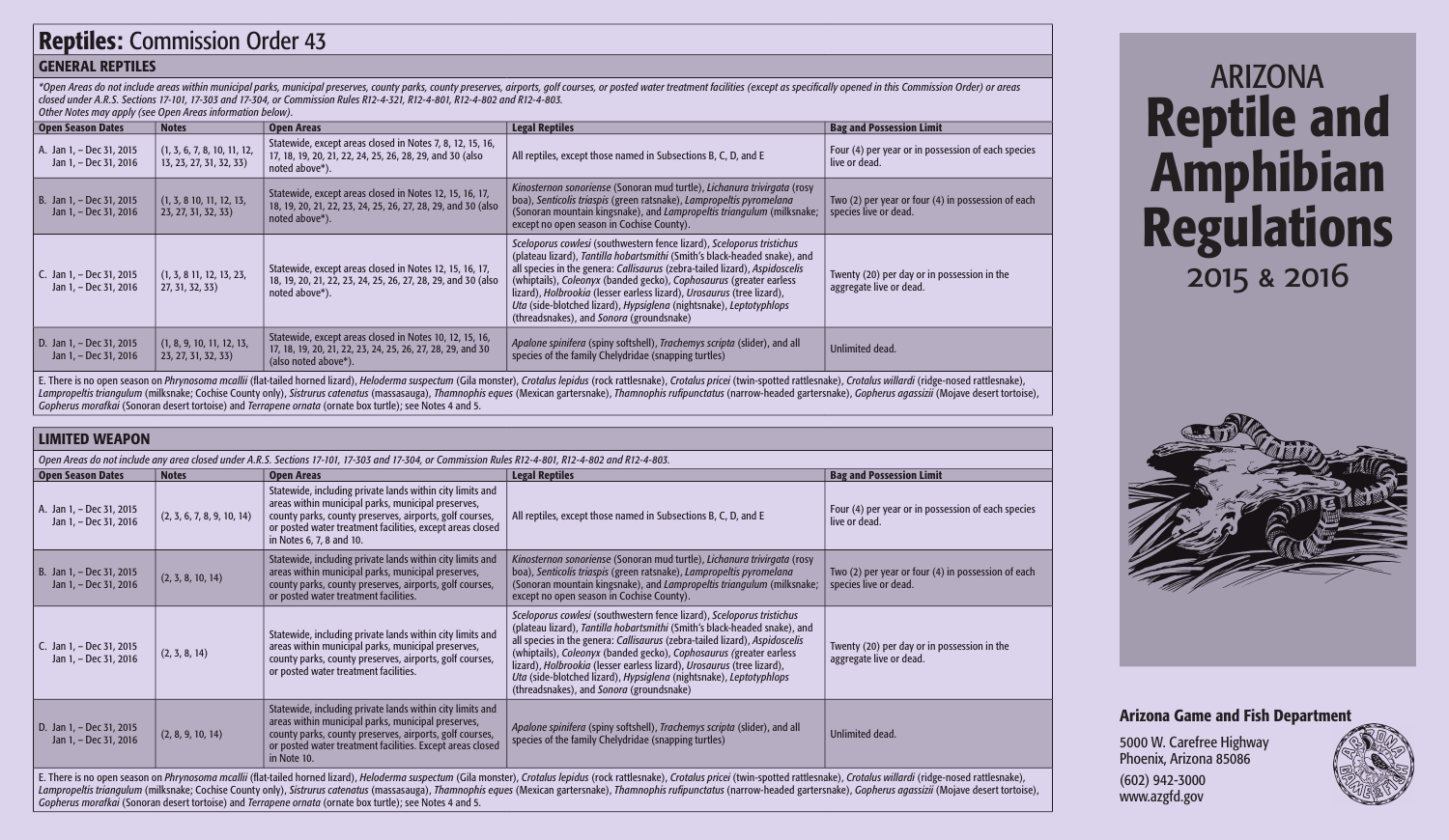## **Reptile Notes:**

- 1. A hunting or combination license is required for take of reptiles. A fishing or combination license is required for take of softshell turtles. Reptiles may be taken day or night. See R12-4-304 (F) for restrictions on trapping and the use of artificial light and firearms. By law, softshell turtles are considered aquatic wildlife and a fishing or combination license is required for take; methods of take are prescribed in R12-4-313.
- 2. A hunting or combination license is required for take of reptiles. A fishing or combination license is required for take of softshell turtles. Reptiles may be taken day or night. See R12-4-304 (F) for restrictions for trapping and the use of artificial light. By law, softshell turtles are considered aquatic wildlife and a fishing or combination license is required for take. Methods of take are prescribed in R12-4-318 (C.9).
- 3. Per R12-4-404, progeny of lawfully held reptiles other than desert tortoises may, for twelve months from date of hatching or birth, be held in captivity in excess of the stated limits. Before or upon reaching twelve months of age, such progeny must be disposed of by gift to another person or as directed by the Department.
- 4. Per R12-4-407 (A), desert tortoises legally held prior to April 28, 1989, may be possessed, transported and propagated. Possession limit is one desert tortoise per person. Progeny of lawfully held desert tortoises may, for twenty-four months from date of hatching, be held in captivity in excess of the stated limit. Before or upon reaching twenty-four months of age, such progeny must be disposed of by gift to another person or as directed by the Department.
- 5. The possession limit for massasaugas legally held prior to January 1, 1989, when season closure went into effect, is four (4) per person. The possession limit for Mexican gartersnakes, narrow-headed gartersnakes, and ornate box turtles legally held prior to January 1, 2005, when season closure went into effect, is four (4) per person. See Note 3.
- 6. Chuckwallas (genus Sauromalus) may not be taken within the boundaries of Phoenix South Mountain Park.
- 7. Shovel-nosed snakes (Chionactis occipitalis) may not be taken from Pima County east of the Tohono O'odham Indian Reservation or from Pinal County.
- 8. The Fort Huachuca Military Reservation, the Yuma Proving Ground, and Camp Navajo control access to hunting on their installations.
- 9. The Fort Huachuca Military Reservation controls access to the taking of aquatic wildlife on its installation.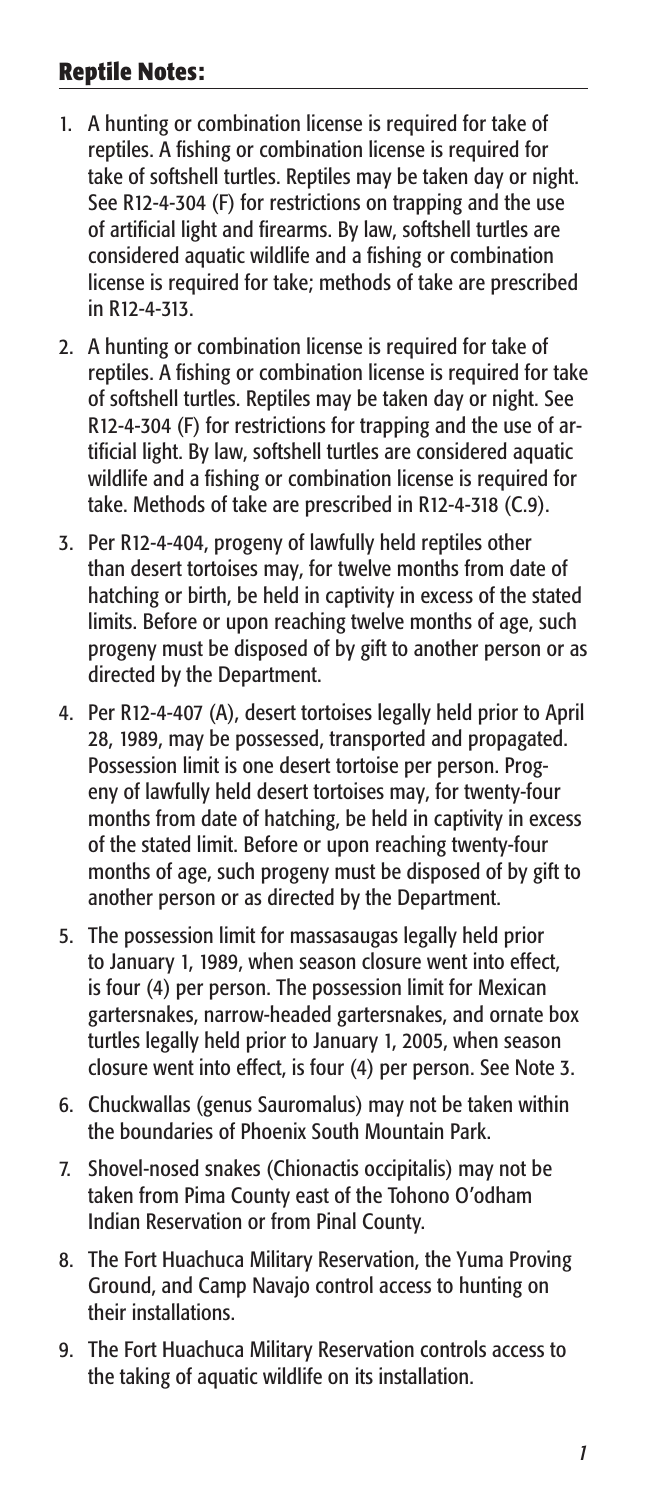- 10. Turtles may not be taken at any time (or during periods specified) within the following areas:
	- (1) Posted boundaries of State or Federal hatcheries, except for Arizona Game and Fish Department sponsored fishing clinics.
	- (2) Posted boundary of the Region I regional headquarters in Pinetop.
	- (3) The Colorado River one-half mile upstream and onehalf mile downstream from its confluence with the Little Colorado River.
	- (4) That portion of the Little Colorado River lying within the Grand Canyon National Park.
	- (5) Lee Valley Creek above Lee Valley Lake.
	- (6) Gap Creek between Honeymoon Cabin and its confluence with the Verde River.
	- (7) Mineral Creek in Apache County upstream of the Apache-Sitgreaves National Forest Boundary.
	- (8) Posted areas immediately above the dams at Upper Lake Mary, Alamo Lake and Lake Mead.
	- (9) Posted areas immediately below Davis, Hoover, Glen Canyon, Waddell (Lake Pleasant), Roosevelt, Horse Mesa and Mormon Flat dams.
	- (10) Posted, Spawning Pond Number 1 and Spawning Pond Number 2 located along the Salinity Canal north of Yuma.
	- (11) The Luna Lake Wildlife Area from April 1 through July 31.
	- (12) Posted portions of Alamo Lake.
	- (13) Posted portions of the Tonto Arm of Roosevelt Lake from November 15 through February 15 annually.
	- (14) Posted portions of Mittry Lake from November 15 through February 15 annually.
	- (15) Posted portions of Becker Lake are closed to all public entry from December 15 through June 15.
	- (16) Posted portions of Lake Mead.
	- (17) Posted portions of Powers Butte Wildlife Area are closed to entry for the purpose of taking wildlife.
	- (18) Posted portions of Bog Hole Wildlife Area.
	- (19) Posted portions of Lake Havasu.
	- (20) Posted portions of Cienega Creek in Pima County.

- (21) Aravaipa Creek in Pinal and Graham counties.
- (22) Sycamore Creek in Santa Cruz County.
- (23) Cibola Lake from the first Monday in September (Labor Day) through March 15.
- (24) Posted portions of Martinez Lake from October 1 through March 1.
- (25) Posted in accordance with and pursuant to ARS 17-303 and 304.
- 11. The Grand Canyon-Parashant, Vermillion Cliffs, Sonoran Desert, Ironwood Forest, and Agua Fria national monuments are open to hunting concurrent with a game hunting season in the unit in which they occur.
- 12. Open Areas do not include private lands within city limits and areas within municipal parks, municipal preserves, county parks, county preserves, airports, golf courses, or posted water treatment facilities (except as specifically opened in this Commission Order) or any area closed to hunting, fishing, or trapping under A.R.S, Sections 17-303 and 17-304, or Commission Rules R12-4-321, R12-4-801, R12- 4-802 and R12-4-803.
- 13. General Reptile seasons must comply with R12-4-304 Lawful Methods for Taking Wild Mammals, Birds, and Reptiles:
	- F. An individual may take reptiles by any method not prohibited in R12-4-303 or R12-4-318 under the following conditions. An individual:
		- 1. Shall check pitfall traps of any size daily, release non-target species, remove pitfalls when no longer in use, and fill any holes;
		- 2. Shall not use firearms at night; and
		- 3. May use artificial light while taking reptiles, if the light is not attached to or operated from a motor vehicle, motorized watercraft, watercraft under sail, or floating object towed by a motorized watercraft or a watercraft under sail.
- 14. Limited Weapon Hand or Hand-held Implement Reptile seasons must comply with R12-4-318 - Seasons for Lawfully Taking Wild Mammals, Birds, and Reptiles:
	- C. When designated by Commission order, the following seasons have specific requirements and lawful methods of take more restrictive than those for general and special seasons, as prescribed in this Section. While taking the species authorized by the season, a person participating in: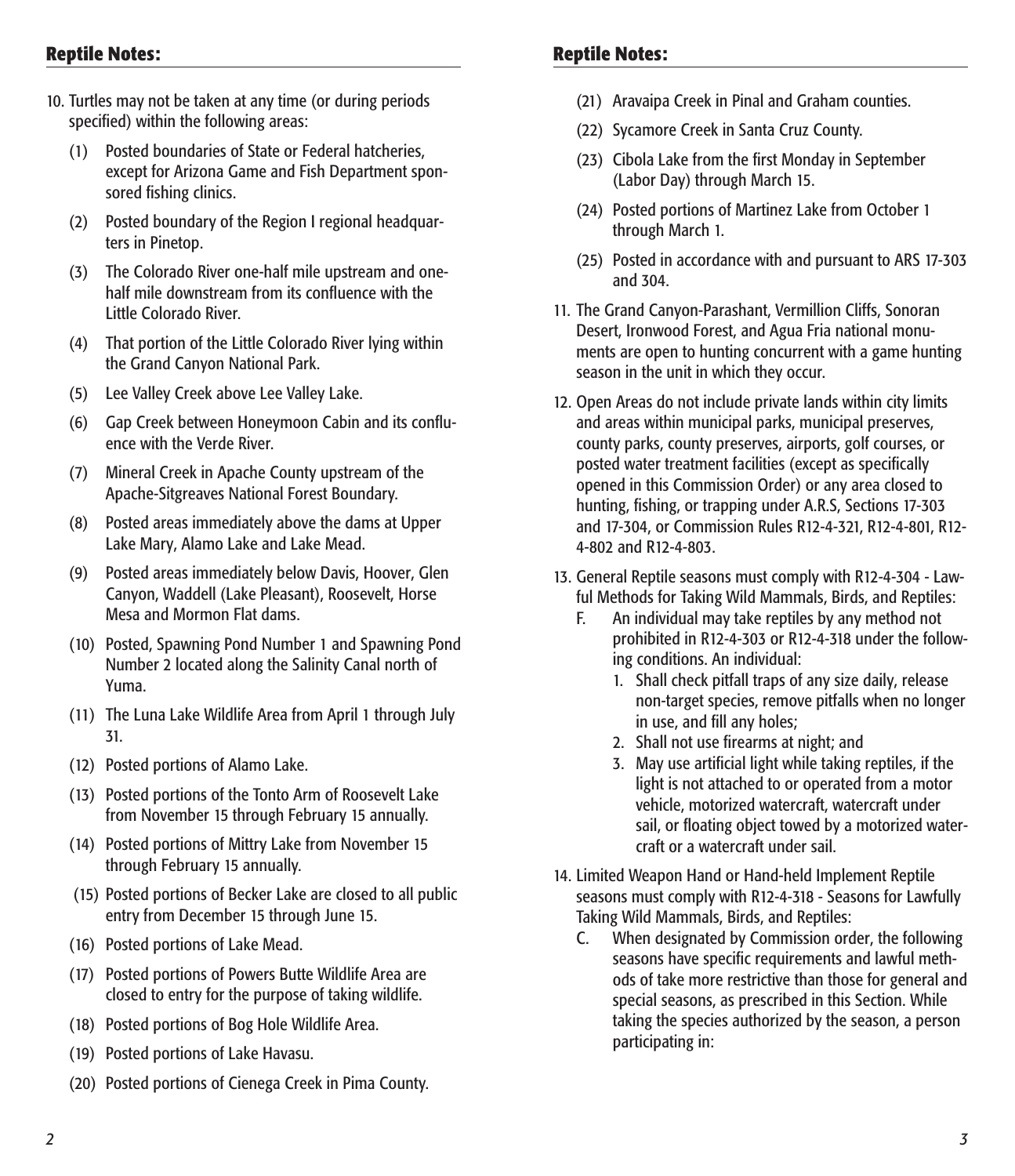- 9. A "limited weapon hand or hand-held implement" season may use one or more of the following methods or devices for taking wildlife, if authorized under R12-4-304 as lawful for the species hunted:
	- a. Catch-pole,
	- b. Hand,
	- c. Snake hook, or
	- d. Snake tongs.
- 15. Hunting is not permitted in Unit 26M in the following described area: Those private lands lying just north of the Town of Cave Creek in Sections 10, 11, 12, 14 and 15 of Township 6 North, Range 4 East.
- 16. A portion of Unit 25M is closed to hunting. Hunting is not permitted in the following area of Unit 25M: an unincorporated portion of land west of Loop 202 (San Tan Freeway) known as the Elliot and Hawes County Island in Section 16, Township 1 South, Range 7 East.
- 17. Entry into portions of Units 40A, 40B, 46A, and 46B is subject to military closure and requires coordination with the appropriate land management agency for hunting access to Barry M. Goldwater Range (BMGR) and some adjacent areas. The BMGR is closed to hunting except open public recreational use areas, as allowed by an authorized entry permit. For specifics about accessing the BMGR refer to the 2015 -2016 Hunting Regulations Index: Hunting on Military Reservations.
- 18. The Florence Military Reservation (training areas B and D: the areas north and south of Cottonwood Canyon Road) in Unit 37B is subject to short term closures due to military operations, including live fire operations, and requires coordination with the Florence Military Reservation for hunting access. For specific closure dates or any other access concerns, contact the Florence Military Reservation at 602-267-2062. A map of the Florence Military Reservation is located on the Arizona Game and Fish Department's website, azgfd.gov (type Florence Military Reservation in the search box).
- 19. Hunting is not permitted in Unit 26M in the following described area: the unincorporated portion of land within the Town of Queen Creek in Pinal County in Sections 5, 7, 8, and 18 of Township 3 South, Range 8 East.
- 20. Within Unit 25M as described in R12-4-108, all incorporated lands, including private property within municipal boundaries, are closed to hunting unless opened under Commission Order. Incorporated includes all municipal and corporate limits. County islands are open to hunting provided the

hunter does not discharge a firearm within 1/4 mile of an occupied farmhouse, residence, cabin, lodge, or building without permission of the owner or resident. Privately held lands within county islands may be closed by the landowner.

- 21. Hunting is not permitted in Unit 26M in the following described area in the City of Maricopa: that portion of the city east of Green Road, south of Smith Enke Road, and east of the Cobblestone subdivision and that portion of the city north of Farrell Road and west of White and Parker Road.
- 22. Hunting is not permitted in Units 26M and 37A in the following described area in the Town of Eloy: beginning with the intersection of Cornman Road and LaPalma Road; south on LaPalma Road to Milligan Road; west on Milligan Road to Overfield Road; north on Overfield Road to Cornman Road; east on Cornman Road to LaPalma Road.
- 23. The following Pima County parks and preserves are open to hunting concurrent with a game hunting season in the unit in which they occur: A-7 Ranch in Units 32 and 33, Oracle Ridge Property in Unit 33, Six Bar Ranch in Unit 33, Emperita Ranch in Unit 34B, Bar V Ranch in Unit 34B, Sands Ranch in Unit 34B, Clyne Ranch in Unit 34B, Diamond Bell Ranch in Unit 36A, Marley Ranch in Unit 36A and 36B, Rancho Seco in Units 36A and 36B, Kings 98 Ranch in Unit 36C, Old Hayhook Ranch in Unit 36C, Verdugo in Unit 36C, Bee Ranch in Unit 37A, Mordka Ranch in Unit 37A, Buckelew Ranch in Unit 37A, Carpenter Ranch in Unit 37A, Cochise Canyon Ranch in Unit 37A, Lords Ranch in Unit 37A, and Tortolita Mountain Park in Unit 37A. Hunting in County Parks, opened by this Commission Order, is not permitted within 1/4 mile of any developed picnic area, developed camp ground, shooting range, occupied building, boat ramp, or golf course. Developed areas do not include trails.
- 24. Hunting is not permitted in Unit 36B in the following described area: in the posted portion of Sopori Ranch south of Arivaca Road in Sections 14 and 15, Township 20 South, Range 11 East. The remainder of Sopori Ranch is open to hunting.
- 25. Hunting is not permitted in Unit 37A in the following described area in the Town of Marana: beginning at the intersection of Sanders Road and Avra Valley Road; north on Sanders Road to the Santa Cruz River; southeast along the Santa Cruz River to the Central Arizona Project Canal; southwest along the Central Arizona Project Canal to Avra Valley Road; west on Avra Valley Road to the intersection of Sanders Road.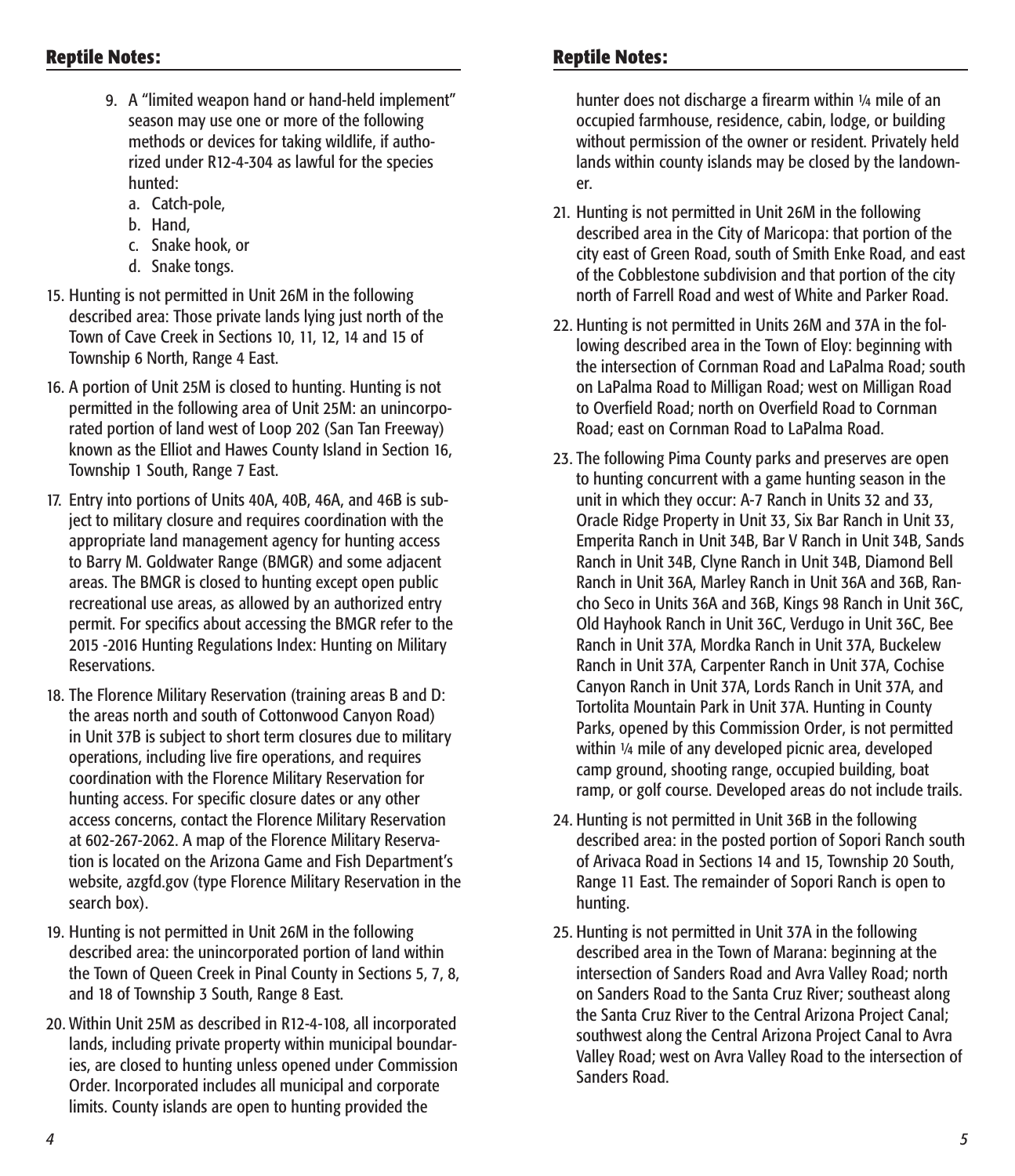## **Reptile Notes:**

- 26. Hunting is not permitted in Units 43A and 44B in the following described area in the Town of Quartzsite: Sections 15, 16, 17, 20, 21, 22, 23, 26, 27, 28, 29, 30, 31, 32, 33, 34, and 35, Township 4 North, Range 19 West and Sections 2, 3, and 4, Township 3 North, Range 19 West.
- 27. The following parks and preserves in Maricopa County are open to hunting as defined in R12-4-321: Lake Pleasant, White Tank Mountains, McDowell Mountain, and Estrella Mountain Regional parks. Hunting in parks and preserves opened by this Commission Order is not permitted within 1/4 mile of any developed picnic area, developed camp ground, shooting range, occupied building, boat ramp, or golf course. Developed areas do not include trails.
- 28. In Units 11M and 38M, the private property within municipal boundaries is closed to hunting.
- 29. The area in Unit 37A in the Town of Marana is subject to temporary closures in February for special events. All state lands located south of Cochie Canyon Trail in Township 11 South, Range 12 East.
- 30. Areas of private property within the municipal boundaries (except in Units 1, 2A, 2B, 2C, 3A, 3B, 3C, 4A, 4B, 27, and 39 west of AZ Hwy 85) are closed to hunting during this hunt.
- 31. The area within the fenced enclosure inside the loop formed by Tonto National Forest Road 647, also known as the Walnut Canyon Enclosure, is open to public entry and hunting during a concurrent open game hunting season.
- 32. The following City of Tucson water Properties located in Avra Valley are open to hunting via foot access only: the Duval property in Unit 36C and the Buckelew property in Unit 37A; all other Tucson water properties are closed to hunting.
- 33. In the northern portion of Unit 5A, access is permitted on the Clear Creek Ranch by written permission only by contacting the Hopi Tribe Wildlife and Ecosystems Management Program via e-mail at hopihunts@hopi.nsn.us or by calling (928) 734-3606 or (928) 734-3605 from Monday-Friday 8am-5pm. Please contact in advance to gain access for hunting and scouting. In Unit 5B North, access is permitted on the Hopi's Hart/Drye Ranch and in Unit 4A on the Hopi's Aja Ranch by signing in at designated sign-in boxes located at access points.

# ARIZONA REVISED STATUTES: TITLE 17 LAWS

#### **A.R.S. 17-101 Definitions**

- A. In this title, unless the context otherwise requires:
	- 18. "Statewide" means all lands except those areas lying within the boundaries of state and federal refuges, parks and monuments, unless specifically provided differently by commission order.
	- 23."Wildlife" means all wild mammals, wild birds and the nests or eggs thereof, reptiles, amphibians, mollusks, crustaceans and fish, including their eggs or spawn.
- B. The following definitions of wildlife shall apply:
	- 1. Aquatic wildlife are all fish, amphibians, mollusks, crustaceans and softshelled turtles.

#### **A.R.S. 17-301**

#### Times when wildlife may be taken; exceptions; methods of taking

- A. A person may take wildlife, except aquatic wildlife, only during daylight hours unless otherwise prescribed by the commission. A person shall not take any species of wildlife by the aid or with the use of a jacklight, other artificial light, or illegal device, except as provided by the commission.
- B. A person shall not take wildlife, except aquatic wildlife, or discharge a firearm or shoot any other device from a motor vehicle, including an automobile, aircraft, train or powerboat, or from a sailboat, boat under sail, or a floating object towed by powerboat or sailboat except as expressly permitted by the commission. No person may knowingly discharge any firearm or shoot any other device upon, from, across or into a road or railway.

#### **A.R.S. 17-306**

#### Importation, transportation, release or possession of live wildlife

No person shall import or transport into the state or sell, trade or release within the state or have in his possession any live wildlife except as authorized by the commission or as defined in title 3, chapter 16.

#### **A.R.S. 17-331**

#### License or proof of purchase required; violation of child support order

A. Except as provided by this title or commission order, a person shall not take any wildlife in this state without a valid license or a commission approved proof of purchase. The person shall carry the license or proof of purchase and produce it upon request to any game ranger, wildlife manager or peace officer.

#### **A.R.S. 17-371**

#### Transportation, possession and sale of wildlife and wildlife parts

A. A person may transport in his possession his legally taken wildlife, or may authorize the transportation of his legally taken big game, provided such big game or any part thereof has attached thereto a valid transportation permit issued by the department. Such wildlife shall be transported in such manner that it may be inspected by authorized persons upon demand until the wildlife is packaged or stored. Species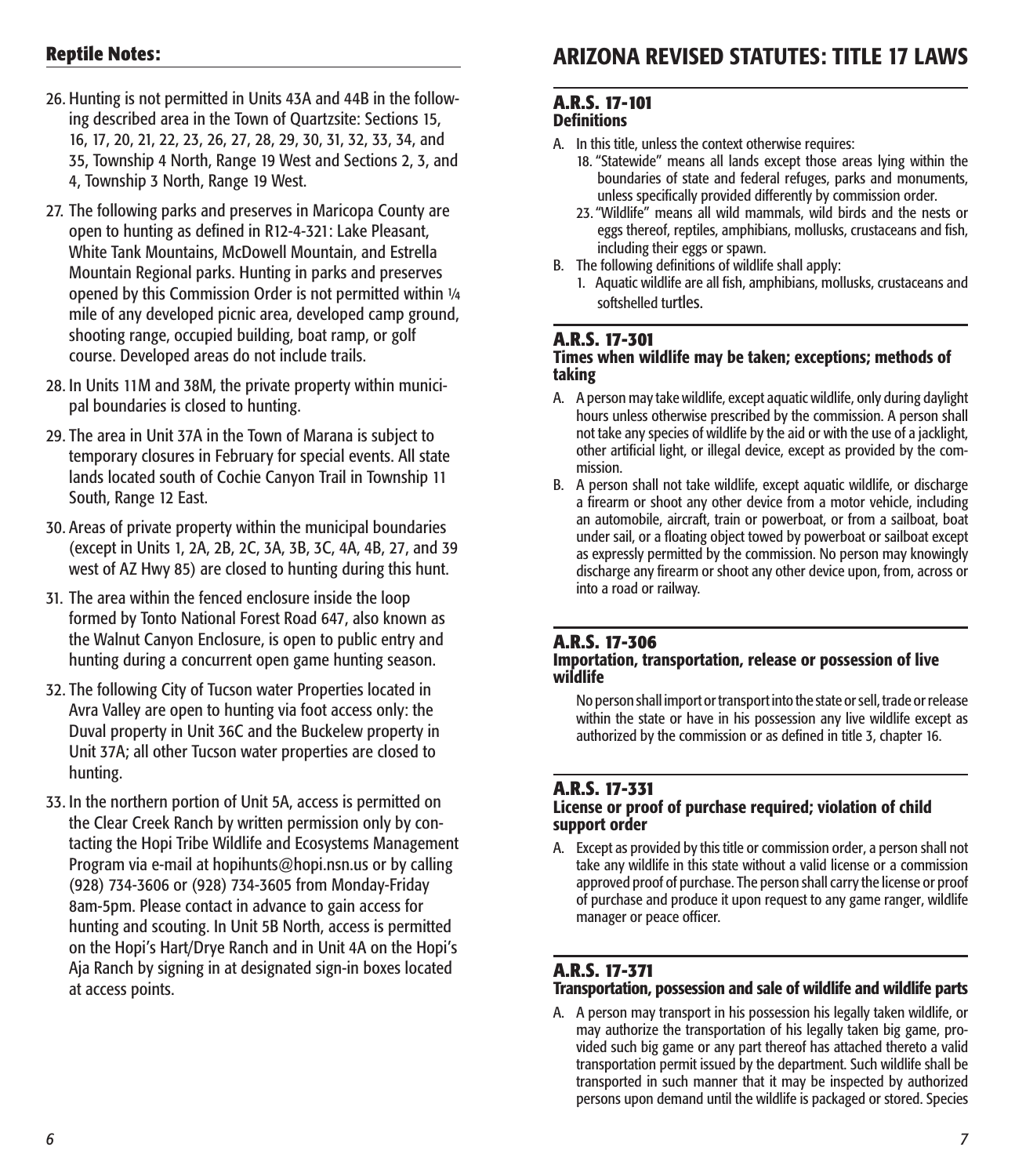of wildlife, other than game species, may be transported in any manner unless otherwise specified by the commission. A person possessing a valid license may transport lawfully taken wildlife other than big game given to him but in no event shall any person possess more than one bag or possession limit.

D. A holder of a sport falconry license may transport one or more raptors that the person lawfully possesses under terms and conditions prescribed by the commission. Regardless of whether a person holds a sport falconry license and as provided by section 17-236, subsection C, the person may transport for sport falconry purposes one or more raptors that are not listed pursuant to the migratory bird treaty act.

# GAME AND FISH COMMISSION RULES

This summary of reptile and amphibian regulations effective Jan. 1, 2014, is prepared for convenience only. It is not a legal document as it does not contain all the laws and regulations related to reptiles and amphibians. For additional information, contact an Arizona Game and Fish Department office.

#### **R12-4-101 Definitions**

A. In addition to the definitions provided under A.R.S. § 17-101, R12-4- 301, R12-4-401, and R12-4-501, the following definitions apply to this Chapter, unless otherwise specified:

"Waterdog" means the larval or metamorphosing stage of salamanders.

#### **12-4-301 Definitions**

In addition to the definitions provided under A.R.S. § 17-101, the following definitions apply to this Article unless otherwise specified:

"Dip net" means any net, excluding the handle, that is no greater than 3 feet in the greatest dimension, that is hand-held, non-motorized, and the motion of the net is caused by the physical effort of the individual.

#### **R12-4-303**

#### Unlawful Devices, Methods, and Ammunition

- A. In addition to the prohibitions prescribed under A.R.S. §§ 17-301 and 17-309, the following devices, methods, and ammunition are unlawful for taking any wildlife in this state:
	- 1. An individual shall not use any of the following to take wildlife:
		- a. Fully automatic firearms, including firearms capable of selective automatic fire; or
		- b. Tracer, armor-piercing, or full-jacketed ammunition designed for military use.
	- 2. An individual shall not use or possess any of the following while taking wildlife:
		- a. Poisoned projectiles or projectiles that contain explosives;
		- b. Pitfalls of greater than 5-gallon size, explosives, poisons, or stupefying substances, except as permitted under A.R.S. § 17-239 or as allowed by a scientific collecting permit issued under A.R.S. § 17-238;
		- c. Any lure, attractant, or cover scent containing any cervid urine; or
		- d. Electronic night vision equipment, electronically enhanced light-gathering devices, thermal imaging devices or laser sights; except for devices such as laser range finders,

scopes with self-illuminating reticles, and fiber optic sights with self-illuminating sights or pins that do not project a visible light onto an animal.

- 3. An individual shall not:
	- a. Hold wildlife at bay other than during daylight hours, unless authorized by Commission Order.
	- b. Injure, confine, or place a tracking device in or on wildlife for the purpose of aiding another individual to take wildlife.
	- c. Place any substance, device, or object in, on, or by any water source to prevent wildlife from using that water source.
	- d. Place any substance in a manner intended to attract bears.
	- e. Use a manual or powered jacking or prying device to take reptiles or amphibians.
	- f. Use dogs to pursue, tree, corner or hold at bay any wildlife for a hunter unless that hunter is present for the entire hunt.
	- g. Take migratory game birds, except Eurasian Collareddoves, using a shotgun larger than 10 gauge, a shotgun of any description capable of holding more than three shells unless it is plugged with a one-piece filler that cannot be removed without disassembling the shotgun so that its total capacity does not exceed three shells, electronically amplified bird calls, or baits, as prohibited under 50 CFR 20.21, revised October 1, 2009. The material incorporated by reference in this Section does not include any later amendments or editions. The incorporated material is available at any Department office, online from the Government Printing Office web site www.gpoaccess.gov, or may be ordered from the Superintendent of Documents, U.S. Government Printing Office, 732 N. Capitol St. N.W., Stop IDCC, Washington, D.C. 20401.
	- h. Discharge a pneumatic weapon .30 caliber or larger while taking wildlife within one-fourth mile of an occupied farmhouse or other residence, cabin, lodge or building without permission of the owner or resident.
- 4. An individual shall not use edible or ingestible substances to aid in taking big game. The use of edible or ingestible substances to aid in taking big game is unlawful when:
	- a. An individual places edible or ingestible substances for the purpose of attracting or taking big game, or
	- b. An individual knowingly takes big game with the aid of edible or ingestible substances placed for the purpose of attracting wildlife to a specific location.
- 5. Subsection (A)(4) does not limit Department employees or Department agents in the performance of their official duties.
- 6. For the purposes of subsection (A)(4), edible or ingestible substances do not include any of the following: a. Water.
	- b. Salt.
	-
	- c. Salt-based materials produced and manufactured for the livestock industry.
	- d. Nutritional supplements produced and manufactured for the livestock industry and placed during the course of livestock or agricultural operations.

#### **R12-4-304**

#### Lawful Methods for Taking Wild Mammals, Birds, and Reptiles

F. An individual may take reptiles by any method not prohibited under R12-4-303 or R12-4-318 subject to the following restrictions. An individual: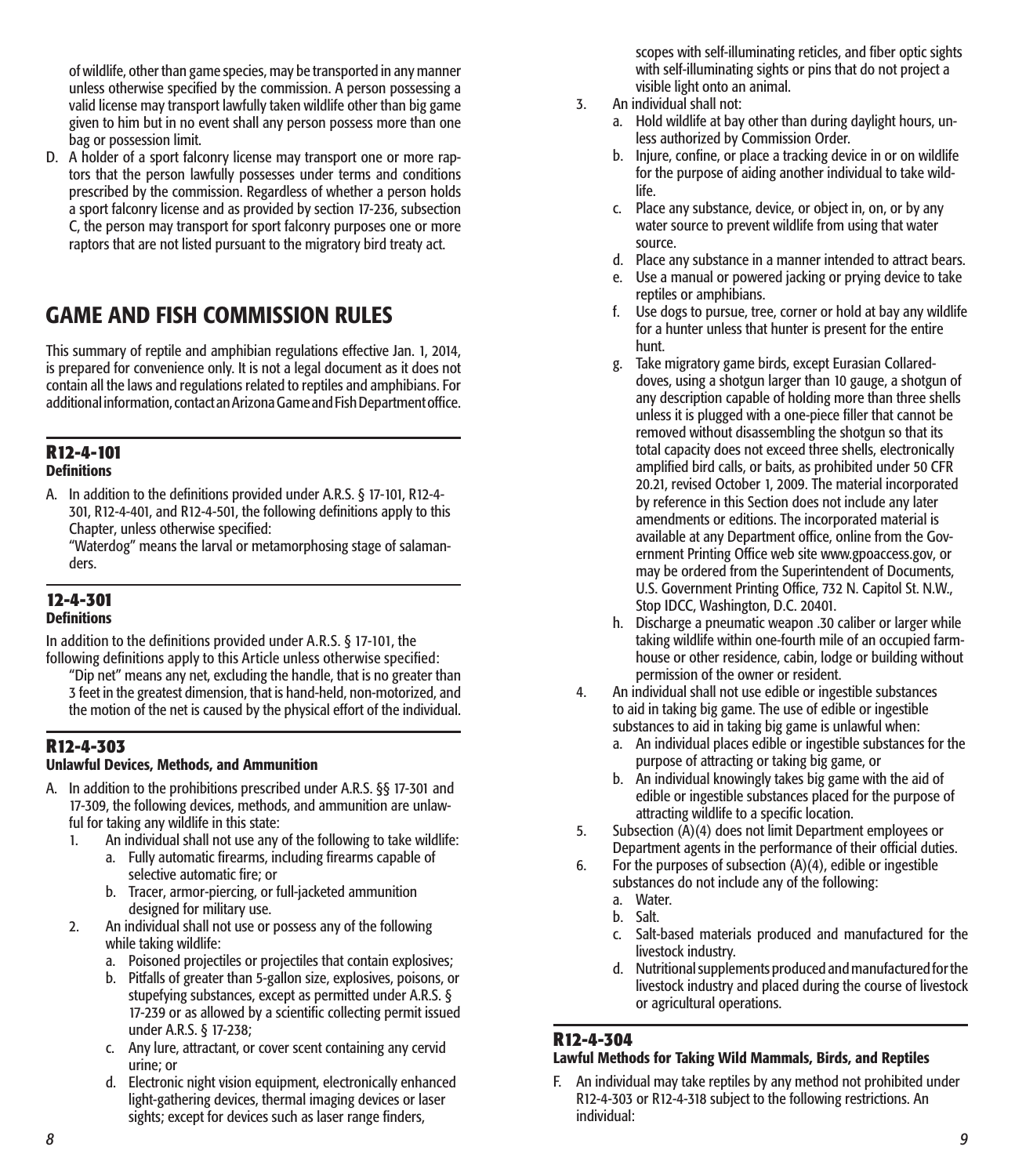- 1. Shall check pitfall traps of any size daily, release non-target species, remove pitfalls when no longer in use, and fill any holes;
- 2. Shall not use firearms at night; and
- 3. May use artificial light while taking reptiles provided the light is not attached to or operated from a motor vehicle, motorized watercraft, watercraft under sail, or floating object towed by a motorized watercraft or a watercraft under sail.

#### **R12-4-305**

#### Possessing, Transporting, Importing, Exporting, and Selling Carcasses or Parts of Wildlife

- A. An individual shall ensure that evidence of legality remains with the carcass or parts of a carcass of any wild mammal, bird, or reptile that the individual possesses, transports, or imports until arrival at the individual's permanent abode, a commercial processing plant, or the place where the wildlife is to be consumed.
- M. Except for cervids, which are subject to requirements established under subsections (I), (J), and (K), an individual may import into this state the carcasses or parts of wildlife, including aquatic wildlife, lawfully taken in another state or country if transported and exported in accordance with the laws of the state or country of origin.

#### **R12-4-311**

#### Exemptions from Requirement to Possess an Arizona Fishing License while Taking Aquatic Wildlife

- A. In addition to the exemptions prescribed under A.R.S. § 17-335, and provided the individual's fishing and hunting license privileges are not currently revoked by the Commission:<br>1. A fishing license is not required whe
	- A fishing license is not required when an individual is:
		- a. Fishing from artificial ponds, tanks, and lakes contained entirely on private lands that are not:
			- i. Open to the public, and
			- ii. Managed by the Department.
		- b. Taking terrestrial mollusks or crustaceans from private property.
		- c. Fishing in Arizona on any designated Saturday occurring during National Fishing and Boating Week, except in waters of the Colorado River forming the common boundaries between Arizona and California, Nevada, or Utah where fishing without a license is limited to the shoreline, unless the state with concurrent jurisdiction removes licensing requirements on the same day.
		- d. Participating in an introductory fishing education program sanctioned by the Department, during scheduled program hours, only. A sanctioned program shall have a Department employee, sport fishing contractor, or authorized volunteer instructor present during scheduled program hours. For the purposes of this subsection, "authorized volunteer instructor" means an individual who has successfully passed the Department's required background check and sport fishing education workshop.

#### **R12-4-313**

#### Lawful Methods of Taking Aquatic Wildlife

- A. An individual may take aquatic wildlife as defined under A.R.S. § 17-101, subject to the restrictions prescribed under R12-4-303, R12-4-317, and this Section. Aquatic wildlife may be taken during the day or night and may be taken using artificial light as prescribed under A.R.S. § 17-301.
- B. The Commission may, through Commission Order, prescribe legal sizes for possession of aquatic wildlife.
- C. An individual may take aquatic wildlife by angling or simultaneous fishing as defined under R12-4-301 with any bait, artificial lure, or fly subject to the following restrictions, an individual:
	- 1. Shall not possess aquatic wildlife other than aquatic wildlife prescribed by Commission Order;
	- 2. Shall not use the flesh of game fish as bait, except sunfish of the genus Lepomis;
	- 3. May use live baitfish, as defined under R12-4-101, only in areas designated by Commission Order; and
	- 4. Shall not use waterdogs as live bait in that portion of Santa Cruz County lying east and south of State Highway 82 or that portion of Cochise County lying west of the San Pedro River and south of State Highway 82.
- D. In addition to angling, an individual may also take the following aquatic wildlife using the following methods, subject to the restrictions established under R12-4-303, R12-4-317, and this Section:
	- 6. Amphibians, soft-shelled turtles, mollusks, and crustaceans may be taken by minnow trap, crayfish net, hand, or with any hand-held, non-motorized implement that does not discharge a projectile, unless otherwise permitted under this Section.
	- 7. In addition to the methods described under subsection (D)(5), bullfrogs may be taken by:
		- a. Bow and arrow,
		- b. Crossbow,
		- c. Pneumatic weapon, or
		- d. Slingshot.

#### **R12-4-318**

#### Seasons for Lawfully Taking Wild Mammals, Birds, and Reptiles

- A. Methods of lawfully taking wild mammals, birds, and reptiles during seasons designated by Commission Order as "general" seasons are designated under R12-4-304.
- C. When designated by Commission Order, the following seasons have specific requirements and lawful methods of take more restrictive than those for general and special seasons, as prescribed under this Section. While taking the species authorized by the season, an individual participating in:
	- 8. A "limited weapon" season may use one or more of the following methods or devices for taking wildlife, if authorized under R12-4-304 as lawful for the species hunted:
		- a. Any trap except foothold traps,
		- b. Bows and arrows,
		- c. Capture by hand,
		- d. Crossbows or bows to be drawn and held with an assisting device,
		- e. Dogs,
		- f. Falconry,
		- g. Hand-propelled projectiles,
		- h. Nets,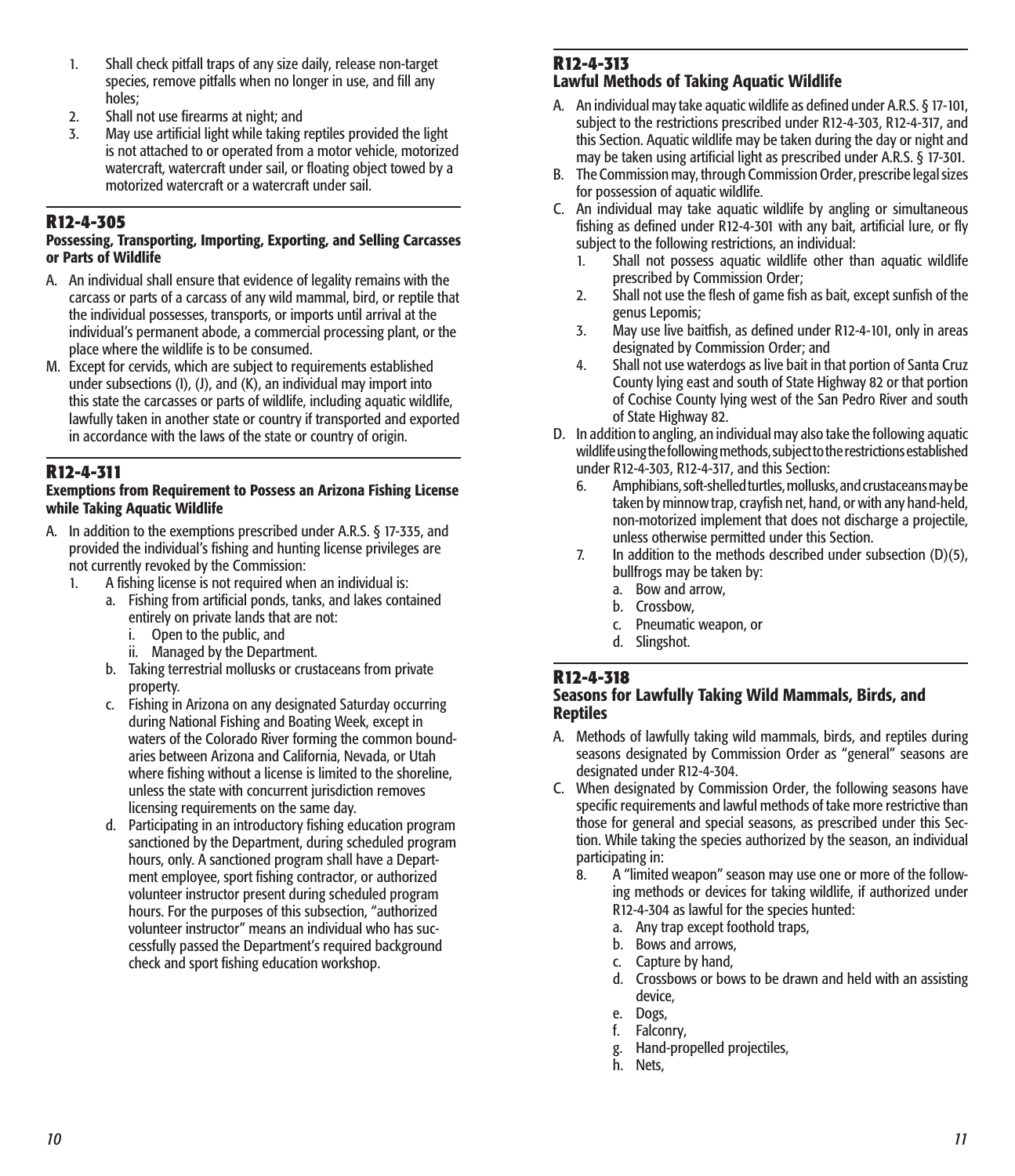- i. Pneumatic weapons discharging a single projectile .25 caliber or smaller, or
- j. Slingshots.
- 9. A "limited weapon hand or hand-held implement" season may use one or more of the following methods or devices for taking wildlife, if authorized under R12-4-304 as lawful for the species hunted:
	- a. Catch-pole,
	- b. Hand,
	- c. Snake hook, or
	- d. Snake tongs.

#### **R12-4-321** Restrictions for Taking Wildlife in City, County, or Town Parks and Preserves

- A. All city, county, and town parks and preserves are closed to hunting, unless open by Commission Order.
- B. Unless otherwise provided under Commission Order or rule, a city, county, or town may:
	- 1. Limit or prohibit any individual from hunting or trapping within 1/4 mile of any:
		- a. Developed picnic area,<br>b. Developed campgroun
		- b. Developed campground,
		- c. Boat ramp,
		- d. Shooting range,
		- e. Occupied structure, or
		- f. Golf course.
	- 2. Require an individual entering a city, county, or town park or preserve, for the purpose of hunting, to declare the individual's intent to hunt when entering the park or preserve, if the park or preserve has an entry station in operation.
	- 3. Allow an individual to take wildlife in a city, county, or town park or preserve only during the posted park or preserve hours.

# **R12-4-401**

### Live Wildlife Definitions

- In addition to definitions given in A.R.S. § 17-101, and for the purposes of this Article, the following definitions apply:
- 24. "Restricted live wildlife" means wildlife that cannot be imported, exported, or possessed without a special license or lawful exemption. Restricted live wildlife are listed in R12-4-406.
- 26. "Special license" means any permit or license issued under this Article, including any additional stipulations placed on the license that authorizes specific activities normally prohibited by A.R.S. § 17-306 and R12-4-402.

#### **R12-4-402** Live Wildlife: Unlawful Acts

- A. An individual shall not perform any of the following activities with live wildlife unless authorized by this Chapter or A.R.S. Title 3, Chapter 16:
	- 1. Import any live wildlife into the state;
	- 2. Export any live wildlife from the state;<br>3. Transport, possess, offer for sale, sell, s
	- Transport, possess, offer for sale, sell, sell as live bait, trade, give away, purchase, rent, lease, display, exhibit, propagate, stock, or release live wildlife within the state; or
	- 4. Kill any captive live wildlife;
- B. If an individual lawfully possesses wildlife, but holds it in a manner that poses an actual or potential threat to other wildlife, or the safety, health, or welfare of the public, the Department shall seize, quarantine, or hold the wildlife.